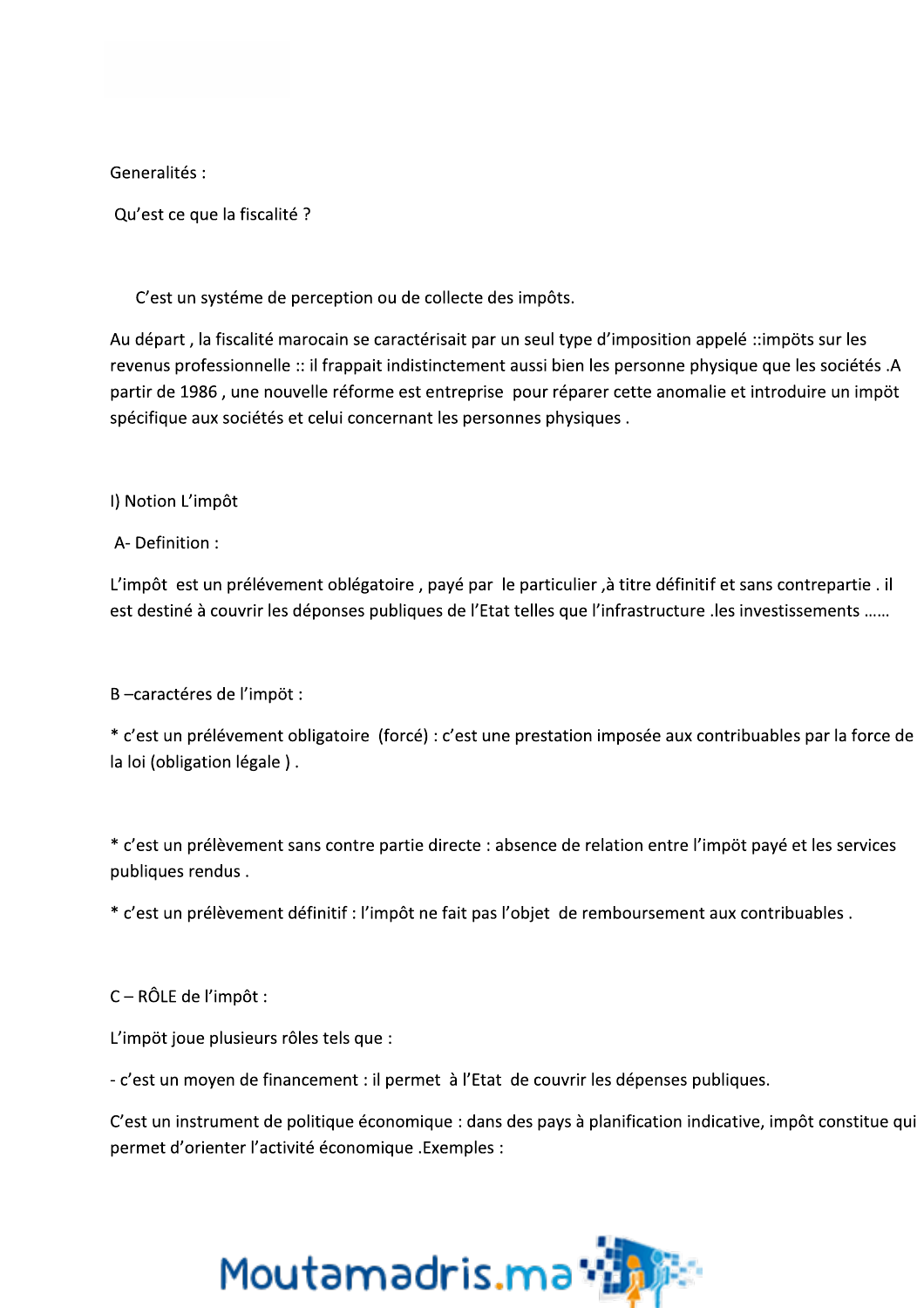Stimuler l'épargne par la taxation des déponses.

- orienter l'investissement dans des secteurs prioritaires à travers l'exonération.

Taxer les produits importés pour encourager la consommation des produits nationaux.

C'est un instrument de politique social : l'impöt permet :

- la réduction des inégalités des revenus

- la réduction des inégalités entre régions à travers l'exonération d'impöt pour l'investissement dans des zones défavorisées.

L'encouragement des investissements créateurs d'emplois.

D-les variantes de l'impôt

L'appellation d'impôts varie selon la raisonoyant occasionné son paiement. Ainsi on peut parler de :

1- la taxe : c'est un prélévement en argent effectué par la puissance publique, par voie d'autorité à titre définitif et sans contre partie.

2- la redevence il sagit du prix demandé directement à l'usager en contre partie du service qui lui est personnellement rendu tel que la redevance téléphonique.

3- la taxe parafiscale. Cest un prélévement dont le revenu est réservé au budget de certains organismes pour mener une action précise telle que la taxe de la formation professionnelle.

II/Classification des impöts.

Il existe plusieurs type dimpöt qu'on peut classifier selon :

A-le critére économique

1-impöt sur le revenu. la matiére imposable est le revenu acquis par le contribuable. En effet, tout salarié , toute personne exerçant une activité indépendante(commerce, profession libérale) voit son revenu soumis à limpöt (exp.L.G.R).

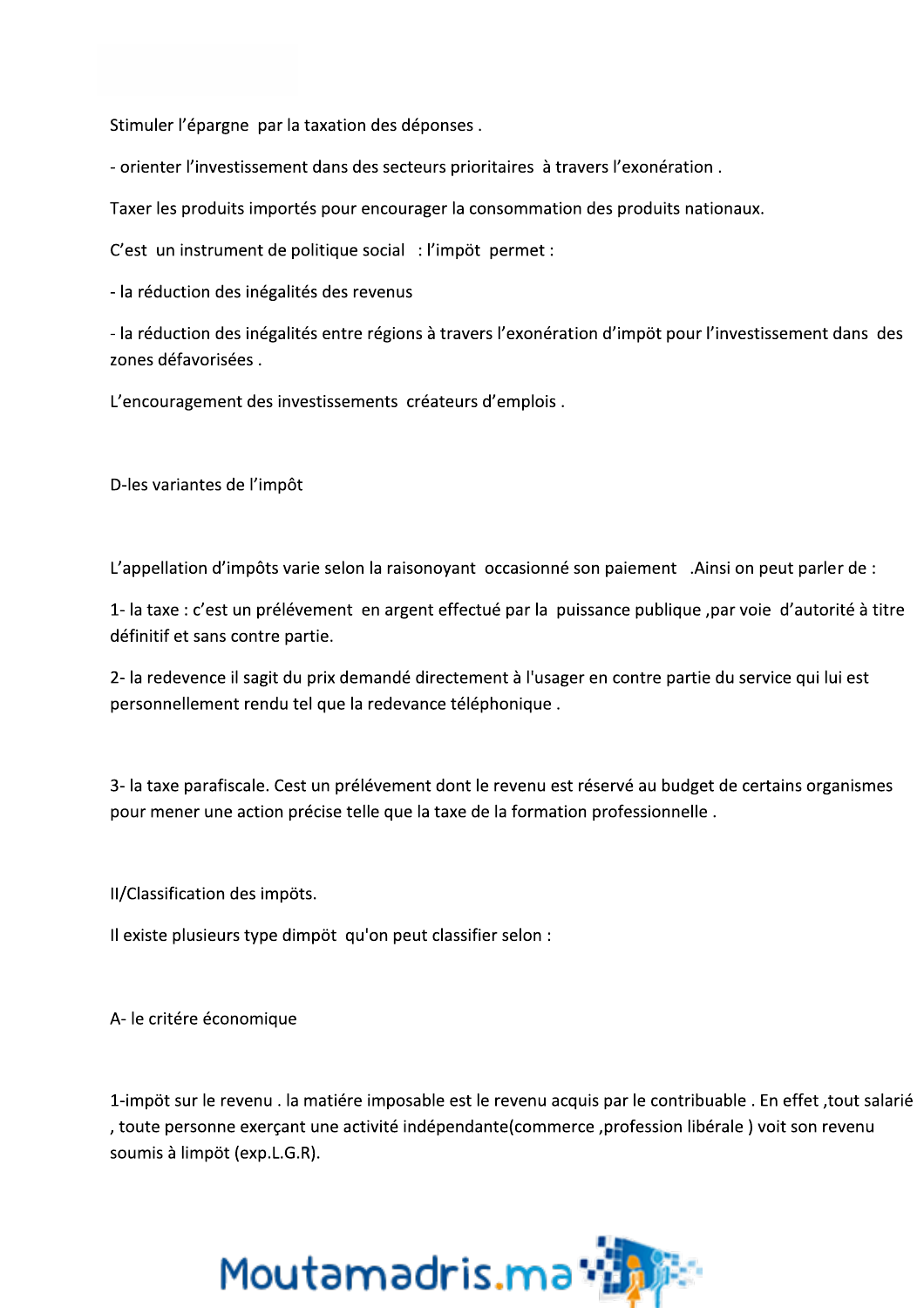2- impôt sur la dépense . cest une taxe qui frappe l'operation de consommation du revenu (exp.T.V.A.).

3-- impôt sur Le capitabl . la matiére imposable concerne un ou plusieurs éléments du patrimoine du contribuable.

B- le critère fonctionnel.

1--impôt direct. Il est supporté directement et personnellement par un contribuable tel que LI.G.R., LI.S

2--impôt Indirect . il est supporté par un consommateur quelconque tel que la T.V.A.IL est prélevé à loccasion de la dépense du revenu.

C-Autres critères de classification.

1--impôt réel (neutre) cest un impöt qui ne prend pas en considération la situation personnelle du contribuable tel que la T.V.A L'I.S

2--impot personnel. cest impôt qui prend en considération la situation personnelle de chaque contribuable tel que LI.G.R.

3--impôt fixe . il est constitué par une somme déterminée d'avance telle que les timbres fiscaux.

4-- impôt proportionnel . cest un impöt dont le taux est fixé alors que la base imposable est variable (exp.20DH pour les10 kg ))))) 0,2DH est une base imposable ).

5-- impôt progressif. le taux de cet impöt varie en fonction de la base imposable tel que L'I.G.R.

6--impôt spécifique . il est calculé en fonction de lunité de mesure de la matière imposable tel que les

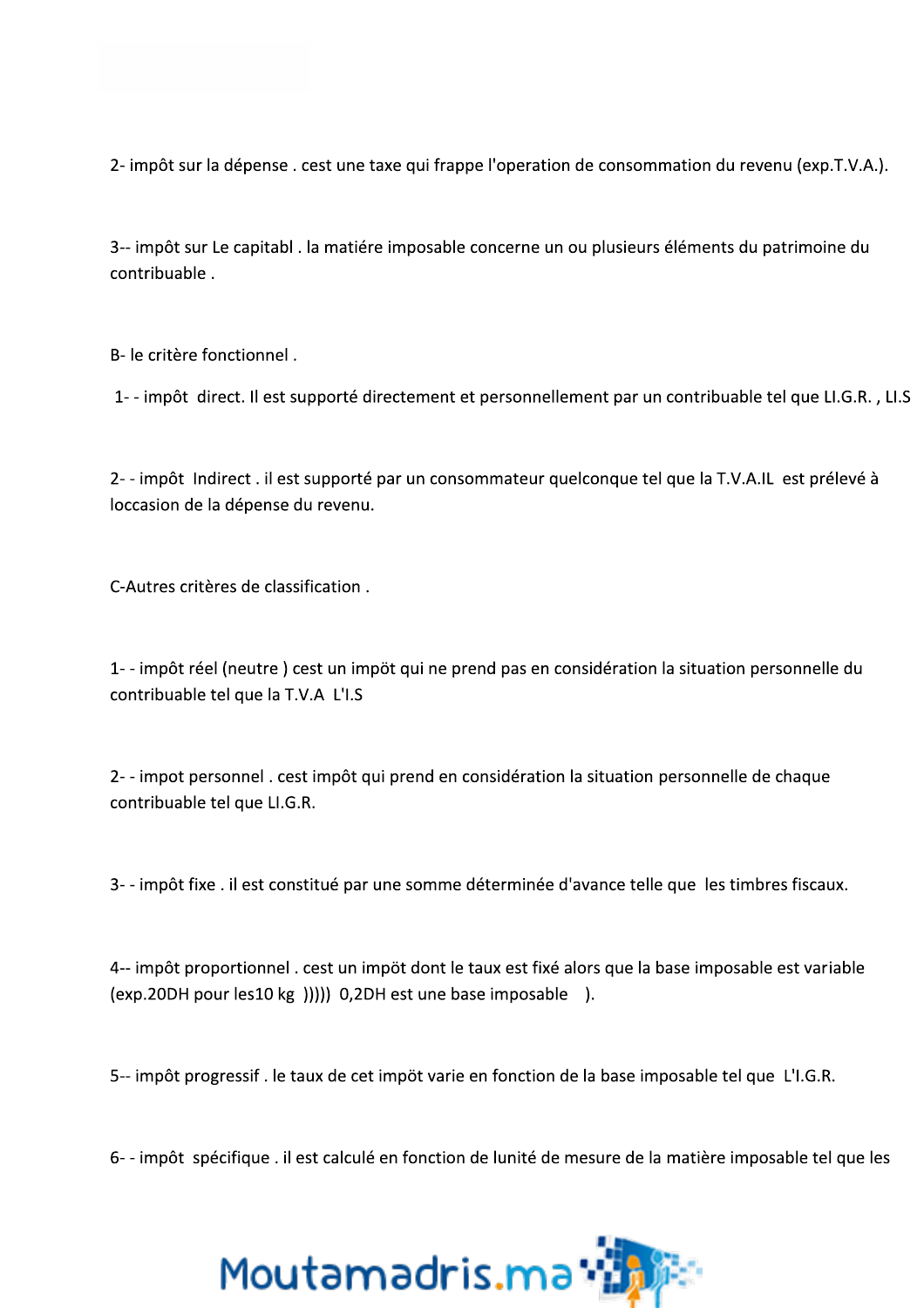droits de douane..

III/Létude de Limpöt.

Pour déterminer le montant de l'impöt à payer, il faut étudier les étapes essentielles, d'une façon successive à savoir le champs d'application, l'assiette, la liquidation et le recouvrement.

A-le champs d'application.

Les secteurs dactivite qui font partie du champs d'application des impöt sont.

- le secteur industriel

le secteur commercial -

- le secteur artisanal.

N.B.Le secteur agricole est exonéré dimpöt.

## **B-=Lassiette**

Il s'agit de déterminer la base qui sert pour la liquidation de l'impöt. pour ce faire trois méthodes sont géneralement utilisées.

\*la méthode directe : l'assiette est déterminée avec le maximum de précision en utilisant les principes comptable et fiscaux tels que L'I.s.

\* la méthode indiciaire . l'assiette est déterminée à partir des indices extérieurs qui serviront de base pour assurer une comparaison telle que la taxe urbaine.

\* la méthode forfaitaire: l'assiette est déterminée par estimation . linitiative revient toujours au contribuable tel que le bénéfice imposable pour un détaillant.

C-La liquidation